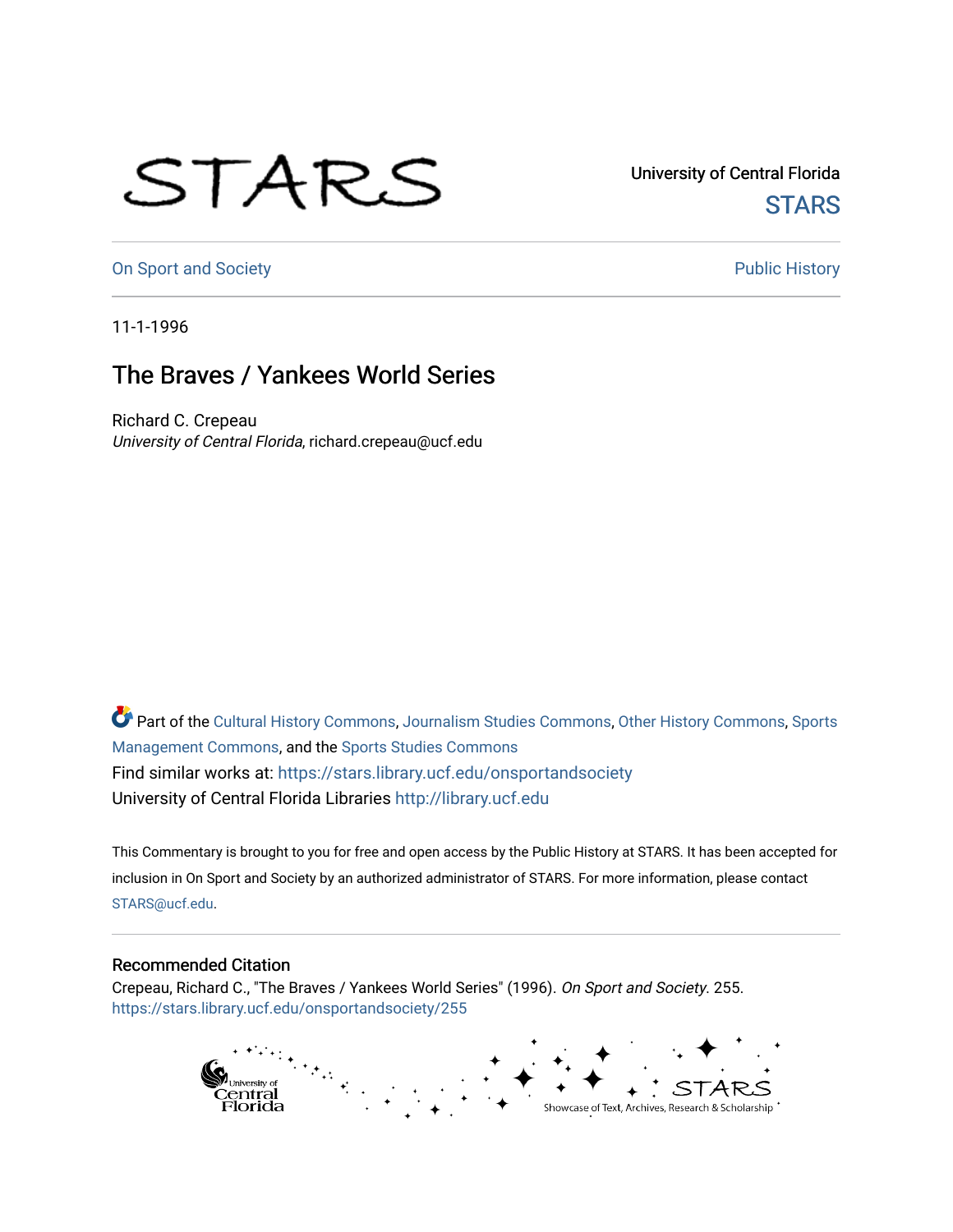## SPORT AND SOCIETY FOR ARETE November 1, 1996

When Charlie Hayes went falling into the third-base dugout and failed to make the catch on Mark Lemke's pop foul to end the sixth and final game of the World Series there was a brief moment of hope when Braves fans thought just maybe fate had turned. It had not. On the next pitch Hayes made the catch down the third-base side near the stands and the 1996 World Series was history. Only five nights earlier Atlanta fans had been talking about the possibility of a sweep, but not the one that occurred.

It seemed as if fate was operating in this Series as the Braves missed every opportunity to score, gave up runs in the most peculiar of fashion, and saw bizarre umpiring decisions and characteristically strange managerial decisions all work against them. Was it some karma coming off Joe Torre's personal burdens of a dead and dying brother, or the prayers from the Nativity of the Blessed Virgin Mary School in Queen's led by the principal Sister Marguerite, also the sister of Joe Torre? From the catch of Jeffery Maier to the three-run homer by Jim Leyritz off a Mark Wohlers slider, it seemed like a special force was with these Yankees.

And these were the Yankees of Joe Torre constructed by Bob Watson, baseball's only Black General Manager, run on the field by a committee consisting of Torre, Don Zimmer and Mel Stottlemyer with occasional input from a host of other coaches. They were the farthest thing from the George Steinbrenner Yankees than any Yankee team in recent memory. George himself took credit only for supplying the money and turning around Australian reliever Graeme Lloyd by insisting he get a haircut.

Just before Game two in New York Joe Torre told Steinbrenner that they would probably lose that night, then go to Torre's lucky town, Atlanta, sweep the Braves, and then come back home to Yankee Stadium and clinch the Championship on Saturday night. One wonders if after the loss in Game two Torre was so confident of his prediction. By the end of Game four however he probably had no doubts at all.

I mentioned a few weeks ago that I thought Joe Torre was a great manager because he could hold a team on a steady course in the midst of too much elation or too much adversity. He is a great manager of people. He certainly showed that once again in this Series and this season, and he showed that he also had improved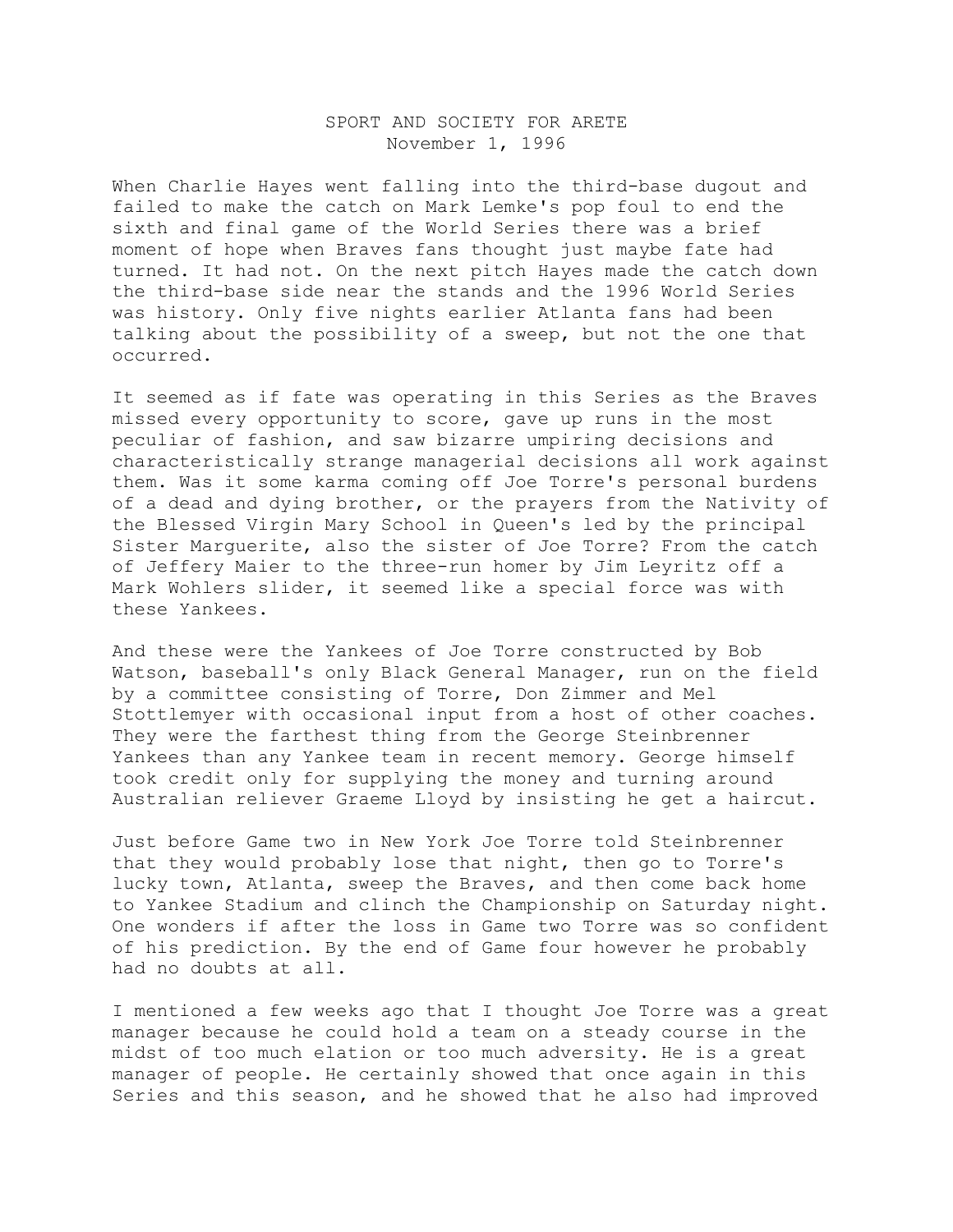as a tactician as well. Torre credits much of his tactical skill to the advice of the two men who sit next to him. Mel Stottlemyer knows his pitchers and Don Zimmer knows his baseball.

Whenever I see Torre and Zimmer together, which was quite often over the past three weeks, I think of two memorable descriptions from the literature of baseball. The first is the tag that Bill Lee hung on Don Zimmer when Zimm was trying to manage the Red Sox. Lee called him The Gerbil, and every time I see Zimm it is the first thing that goes through my head. It is such an accurate description of the round and lumpy face with the bug eyes that look into or beyond the camera. The other phrase concerns Joe Torre. In his book Ball Four Jim Bouton described the wild nightlife of the Yankees, and in one passage described a woman as being so ugly that she looked like Joe Torre. It's odd what sticks in the brain over a stretch of time, but both of those are stuck in mine.

My other memory of Don Zimmer is from my youth in Minneapolis when Zimm was a fiercely competitive shortstop for the hated St. Paul Saints, a Dodger farm team. Zimmer was hit in the head by a pitch which nearly ended his career and his life. If he was wearing any kind of protection, and I am not sure he was, it was one of those small liners that fit inside the baseball cap. On his return to baseball and with the Dodgers he was beaned a second time with again near fatal consequences. He came back from these bean balls without any noticeable affect on his game, although they shortened his career and he still carries a metal plate in his skull from the surgery that followed. There were jokes about improved radio reception when Zimm was in the area. Maybe it was the metal plate that made lightening strike for the Yankees in the extraordinary post-season run that ended last Saturday night.

Zimmer and Torre seemed to be in perpetual conversation throughout the games. Torre says that he never makes any move without bouncing it off The Gerbil and he clearly appreciates Zimm's experience as four-time manager, the multiple coaching jobs, with nearly all his sixty-five years spent in baseball.

One must also appreciate this World Series for the multiple mini-dramas it presented, especially over the final three games, which showed repeatedly what it is about baseball that totally enthralls so many of us who have watch it for so many years, and why we will continue to do so regardless of what happens off the field.